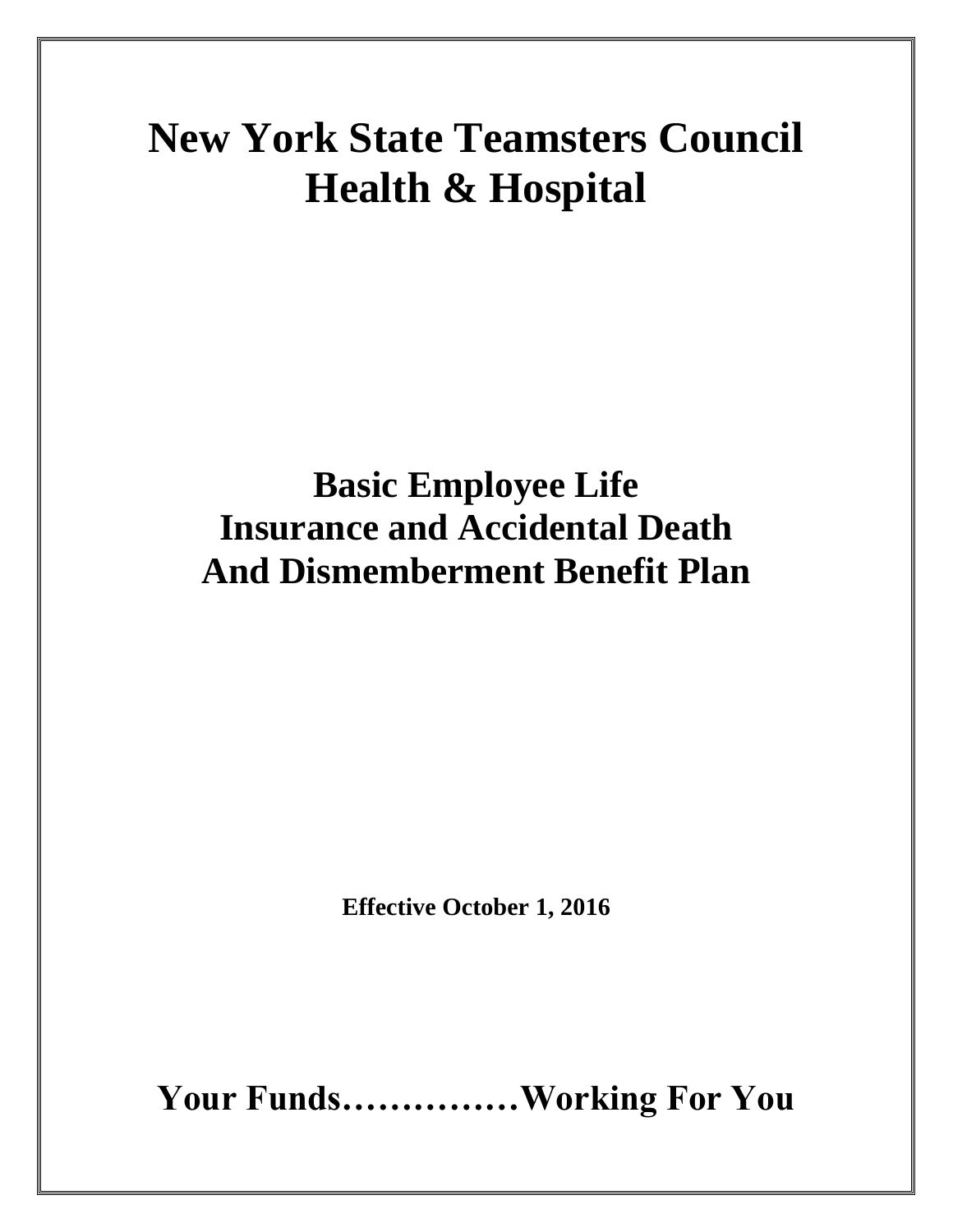## **BASIC EMPLOYEE LIFE INSURANCE AND ACCIDENTAL DEATH AND DISMEMBERMENT BENEFIT PLAN**

Basic Life Insurance and Accidental Death and Dismemberment benefits for employees are underwritten by First Unum Life Insurance Company ("UNUM"). The Dependent Death Benefit is self-insured and administered by the Board of Trustees of the New York State Teamsters Council Health and Hospital Fund.

#### *FIRST UNUM LIFE INSURANCE POLICY*

*The following is a summary of benefits provided under the Group Life Insurance Policy issued by First Unum. The attached First Unum Life Insurance Company Group Insurance Policy contains a complete description of the benefits covered by the Plan. In the event of any conflict between the language contained in this summary and the provisions contained in the Group Insurance Policy, the language and provisions of the Group Life Insurance Policy will prevail.*

The Benefit Option that applies to you is determined by the contribution rate paid to the Fund and the Benefit Selection Form signed by your employer and your local union. If you have any questions concerning the Benefit Option that applies to you, you may contact the Fund Office.

#### **Basic Life (Employee Only)**

#### **OPTION ONE COVERED AMOUNT**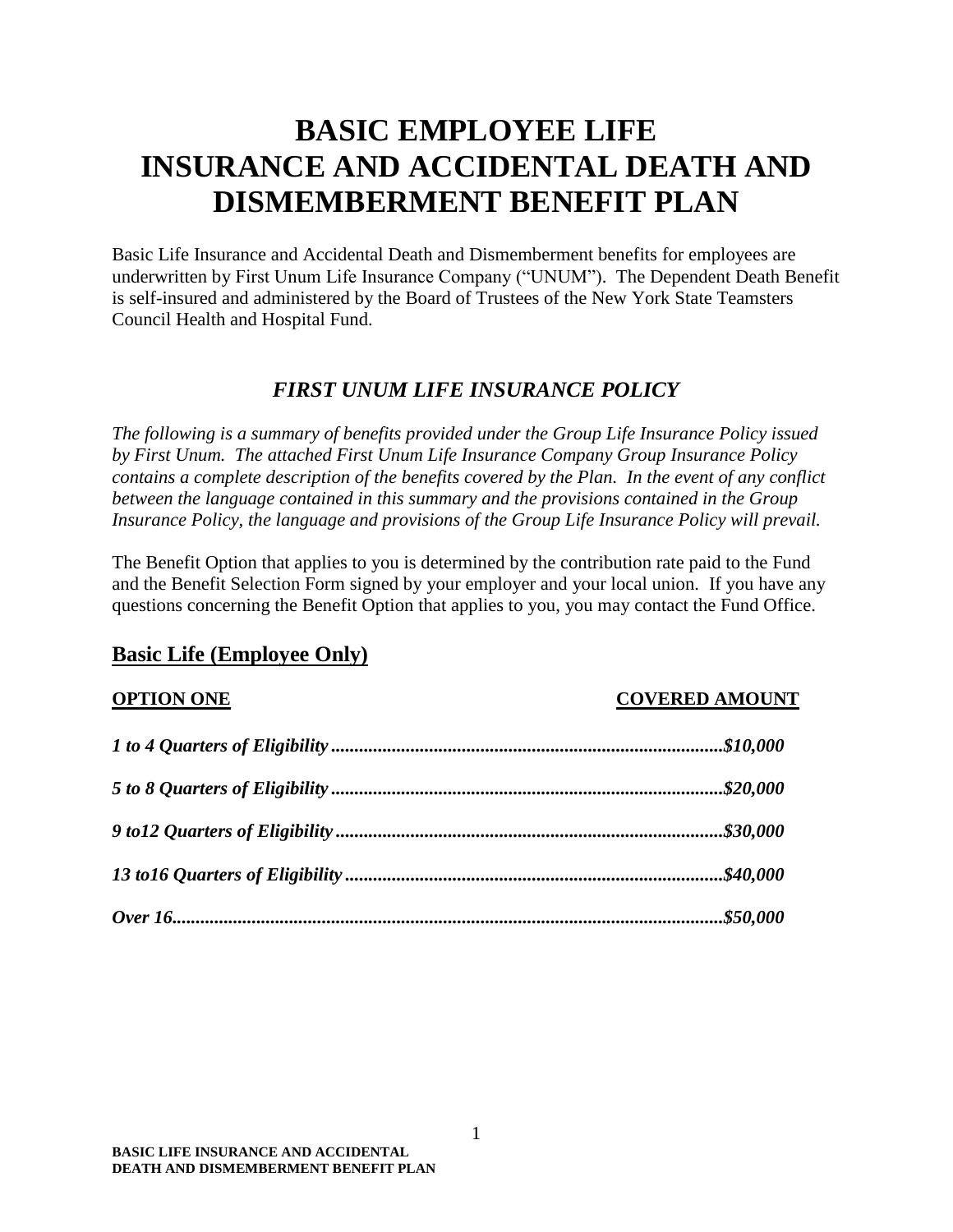#### **OPTION TWO COVERED AMOUNT**

| <b>OPTION THREE</b> | <b>COVERED AMOUNT</b> |
|---------------------|-----------------------|
|                     |                       |
|                     |                       |
| <b>OPTION FOUR</b>  | <b>COVERED AMOUNT</b> |

*After 1st Quarter of Eligibility...................................................................................\$5,000*

#### **Coverage**

If you die while you are covered for Life Benefits, we will pay to the Beneficiary the amount of Life Benefits that is in effect on your life on the date of your death.

#### **Additional Life Insurance**

Participants may purchase additional life insurance and accidental death and dismemberment insurance for themselves and their eligible dependents through UNUM. A separate information packet is sent to all new participants and is available from the Fund Office upon request.

#### **Amount Of Continued Death Benefits During Total Disability (Employee Only)**

The amount of your Death Benefits will be the amount of your Life Benefits on the date your Life Benefits ended.

Your Death Benefits will be reduced if Accelerated Benefits are paid.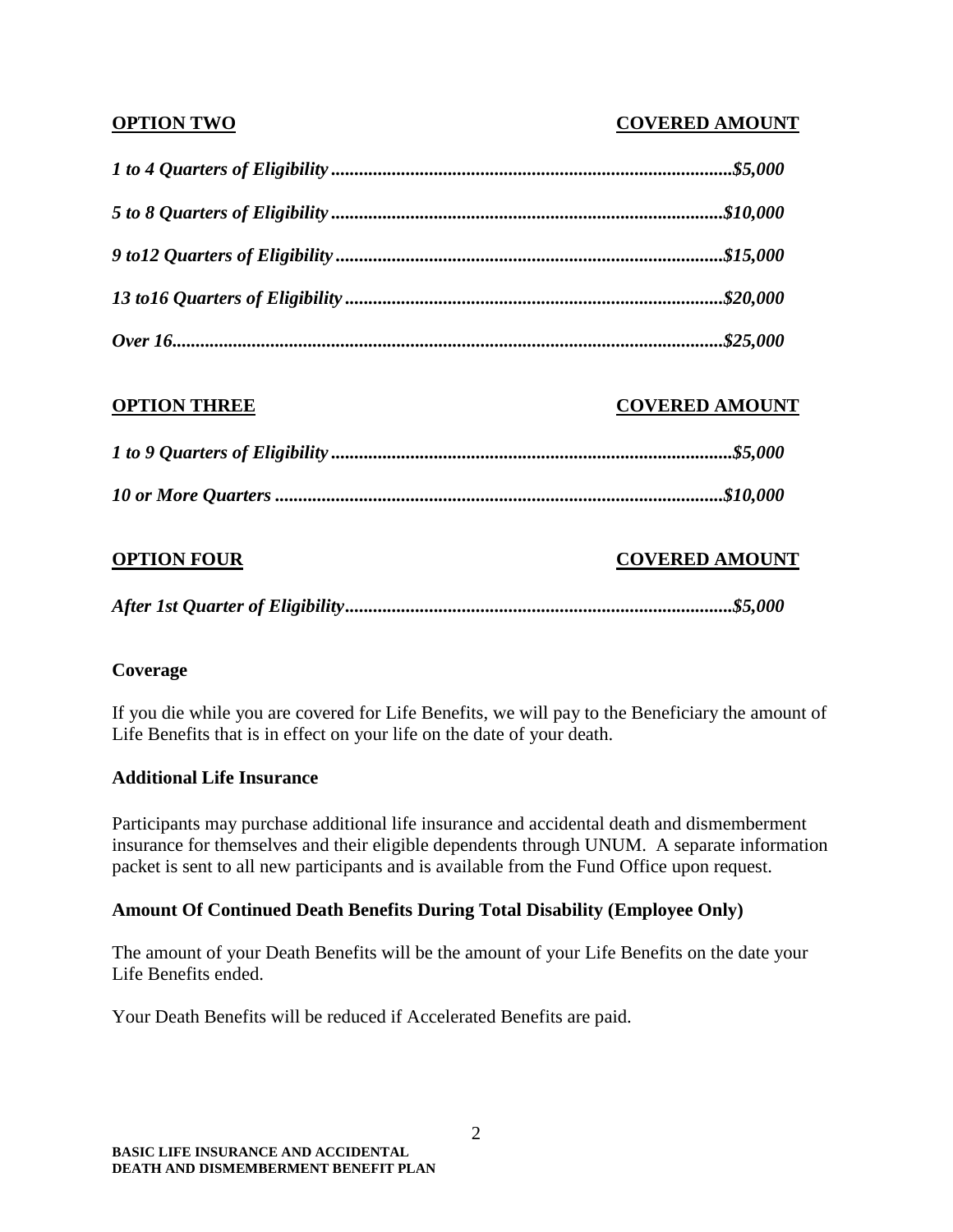### **ACCIDENTAL DEATH OR DISMEMEBERMENT BENEFITS**

#### **Coverage**

An amount equal to your Basic Life Benefits. Any amount of Accidental Death or Dismemberment Benefits will be based on the amount of your Basic Life Benefits in effect at the time of Accidental Death of Dismemberment.

We will pay Accidental Death or Dismemberment Benefits for a Covered Loss shown in the table below if you are injured in an accident which occurs while you are covered for Accidental Death or Dismemberment Benefits; and if:

- **1.** that accident is the sole cause of the injury; and
- **2.** that injury is the sole cause of that Covered Loss; and
- **3.** that Covered Loss occurs not more than 1 year after the date of that accident.

#### **Maximum Benefit for All Covered Losses in Each Accident**

For all Covered Losses caused by all injuries which you sustain in one accident not more than the full amount will be paid.

Full Amount means the amount of Accidental Death or Dismemberment Benefits for which you are covered on the date of your accident.

#### **Table of Covered Losses and Benefit Amounts**

Accidental Death or Dismemberment Benefits are paid in accordance with the following Table of Covered Losses:

| <b>Covered Losses</b>          | <b>Benefit Amounts</b>      |
|--------------------------------|-----------------------------|
| (Subject to Exclusions)        |                             |
| Life                           | <b>Full Amount</b>          |
| A hand                         | One-half of the Full Amount |
| A foot                         | One-half of the Full Amount |
| Sight of an eye                | One-half of the Full Amount |
| Any combination of a hand      |                             |
| a foot or sight of an eye      | <b>Full Amount</b>          |
| Speech and hearing             | <b>Full Amount</b>          |
| Speech or hearing in both ears | One-half of the Full Amount |
| Quadriplegia                   | <b>Full Amount</b>          |
| Paraplegia                     | One-half of the Full Amount |
|                                |                             |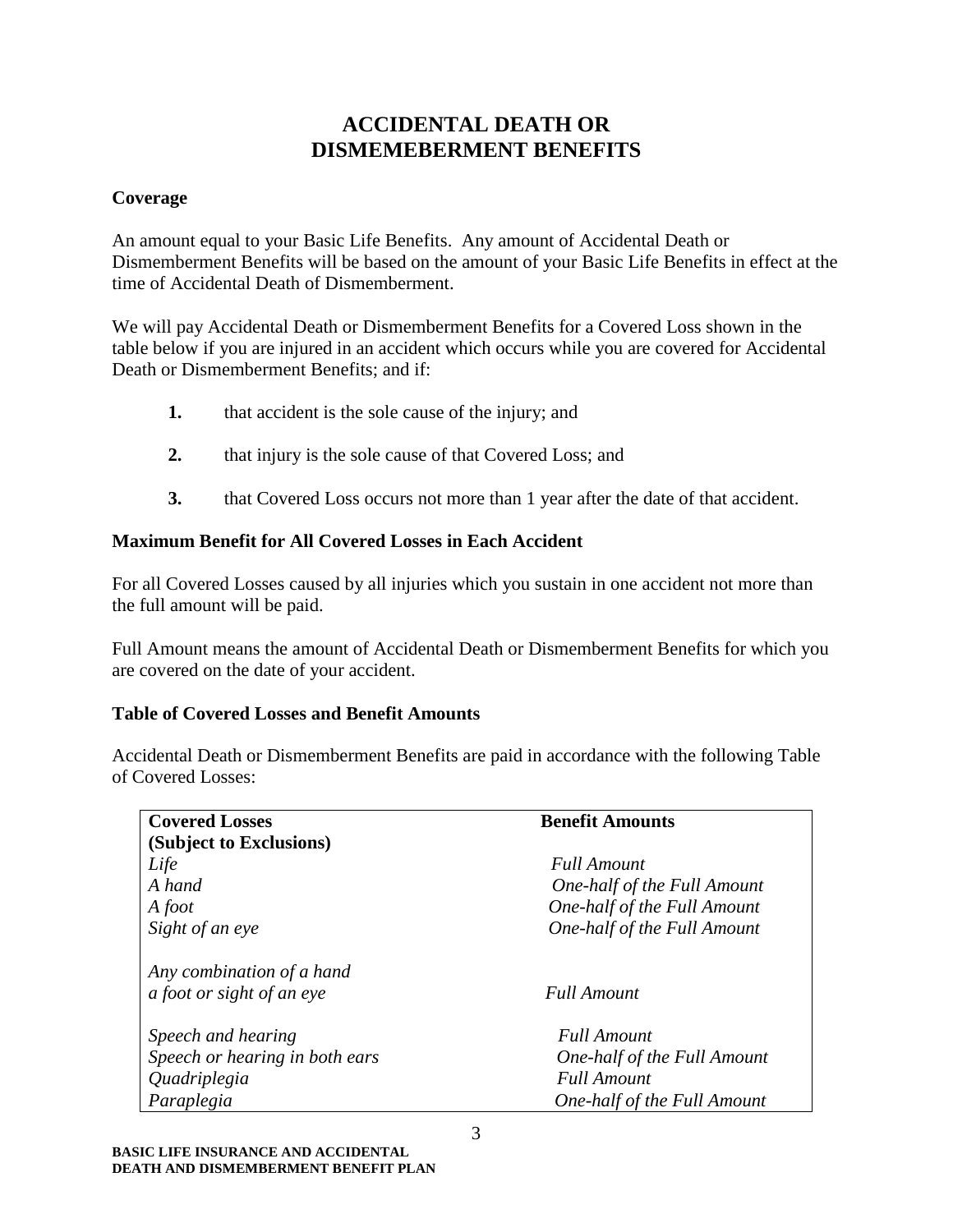#### **DEPENDENT DEATH BENEFITS**

If your spouse or one of your eligible children (after 30 days from birth) die from any cause, the Plan will pay a death benefit to you. In the event you do not survive your dependent, any benefits for loss of your dependent's life will be paid to the executor of your dependent's estate.

The amount of the Dependent Death Benefit is based upon the Death Benefit to which you are entitled as an active participant. Below is the schedule of benefits:

#### **OPTIONS ONE AND TWO**

Spouse……………………..the lesser of \$10,000 or 50% of The Participant Death Benefit

Child……………………….the lesser of \$7,500 or 50% of The Participant Death Benefit

#### **OPTION THREE**

Spouse……………………..the lesser of \$5,000 or 50% of The Participant Death Benefit

Child……………………….the lesser of \$5,000 or 50% of The Participant Death Benefit For example, if you were entitled to a benefit of \$10,000 under the Participant Death Benefit, you would be paid \$5,000 (the lesser of \$10,000 or 50% of \$10,000) if your spouse died. In this example, you would receive the maximum benefit of \$5,000 for the death of a child.

If a dependent is eligible for both the Dependent Death Benefit and the Participant Life Insurance Benefit, the Plan will issue a payment to the beneficiary designated for the Participant Life Insurance Benefit and no payment will be made under this Dependent Death Benefit. Should both parents be eligible as participants, the benefit payable for the death of a child will be the greater of the benefits payable based upon the schedule above for each parent.

#### **OPTION FOUR**

No spouse or dependent death benefit

## **ELIGIBILITY FOR BENEFITS**

#### **Personal Benefits Eligibility Date**

Eligibility is determined by the Fund in accordance with the Fund's Eligibility Rules which are contained in the General Eligibility & ERISA Rights Information booklet provided by the Fund.